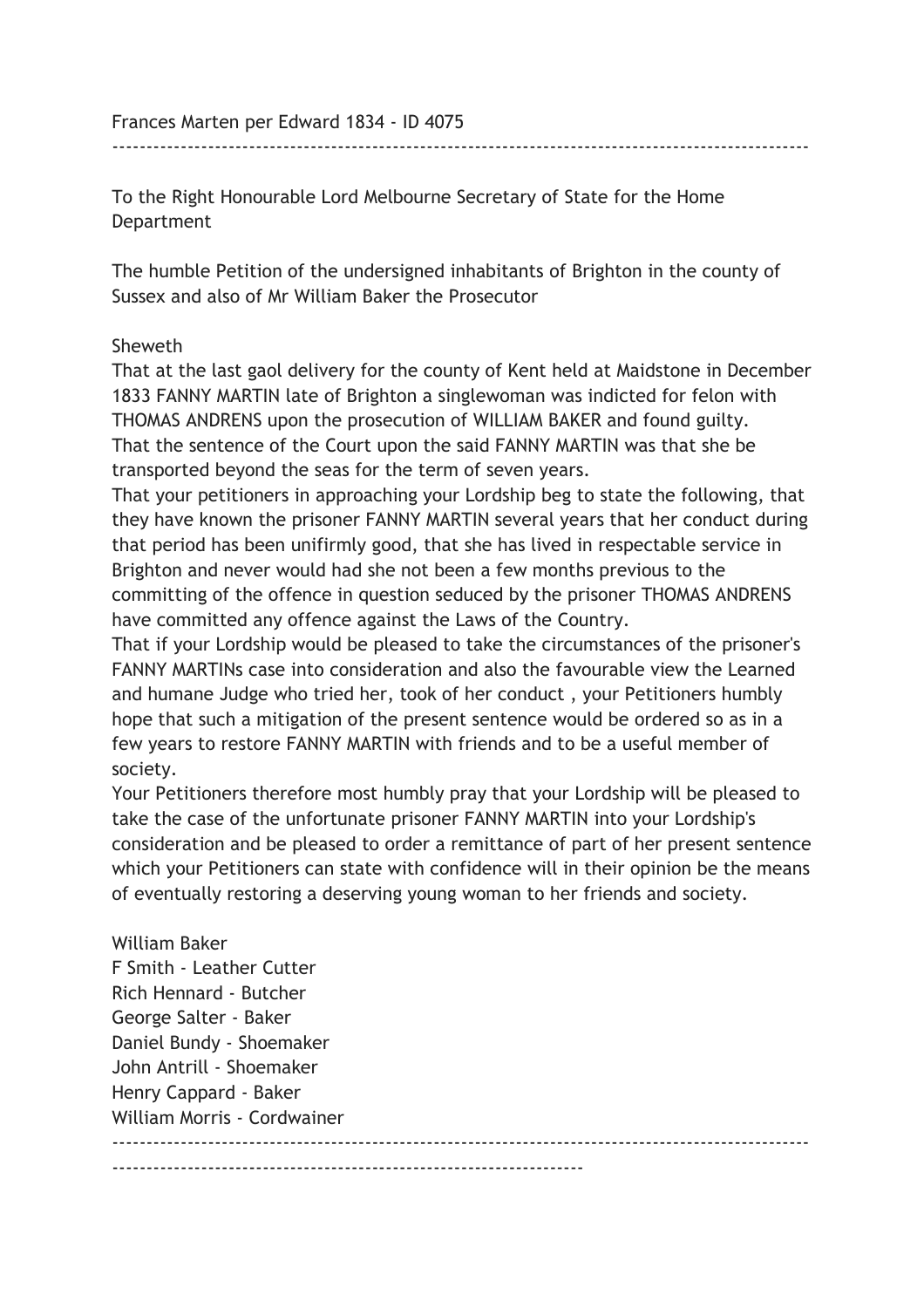Brighton 12th March 1836

My Lord

At the request of the friends of FANNY MARTIN I beg to enclose a petition of the Prosecutor WILLIAM BAKER of Seven Bales. Kent and some of those friends who have known her here are praying for a mitigation of her sentence. I have been informed that great commiseration was expressed for the female prisoner at the time of the trial.

I have the honour to be Your Lordships most humble servant William {Jolen] Faithfull  $-$ ---------------------------------------------------------------- Brighton April 1834

Dear

Sir here is a Petition signed by 12 Housekeepers of this town of Brighton in the behalf of FANNY MARTIN and presented to your Lordship by the Member of Parliament Mr Faithfull and signed by the Prosecutor all  $\begin{bmatrix} 1 & 1 \end{bmatrix}$  with the [ ] of the worthy Magistrate Mr Curtis on her behalf [ ] to your Lordship the memorials in which the poor deluded young woman was seduced by the prisoner only 2 months previous to the committion of the offence in question at the sessions held at Maidstone and the prisoner THOMAS ANDRENS and FANNY MARTIN both transported on for life and the other for seven years I humbly emplor of your Lordship not to take offence of this letter not the manner in which it is addressed [ ] to the bad character of the prisoner your Lordship could not present the said Petition before his Majesty. I humbly emplor of your Lordship as tho I make now before your face on my bended nee as the God did beseech you by me. [ ] l implore of your Lordship to present to His Majesty and safe the poor deluded [ ] from transportation and the honest old father and mother from a broken hart. I read a letter last Sabeth day morning from the ship she is on board. from herself to her parents

and family which should melt the hart of a stone, a copy of which some time very shortly I shall be sent to your Lordship which shows the true repentence of this poor deluded young female.

------------------------------------------------------------------------------------------------------

FRANCES MARTEN/MARTIN KENT 1833